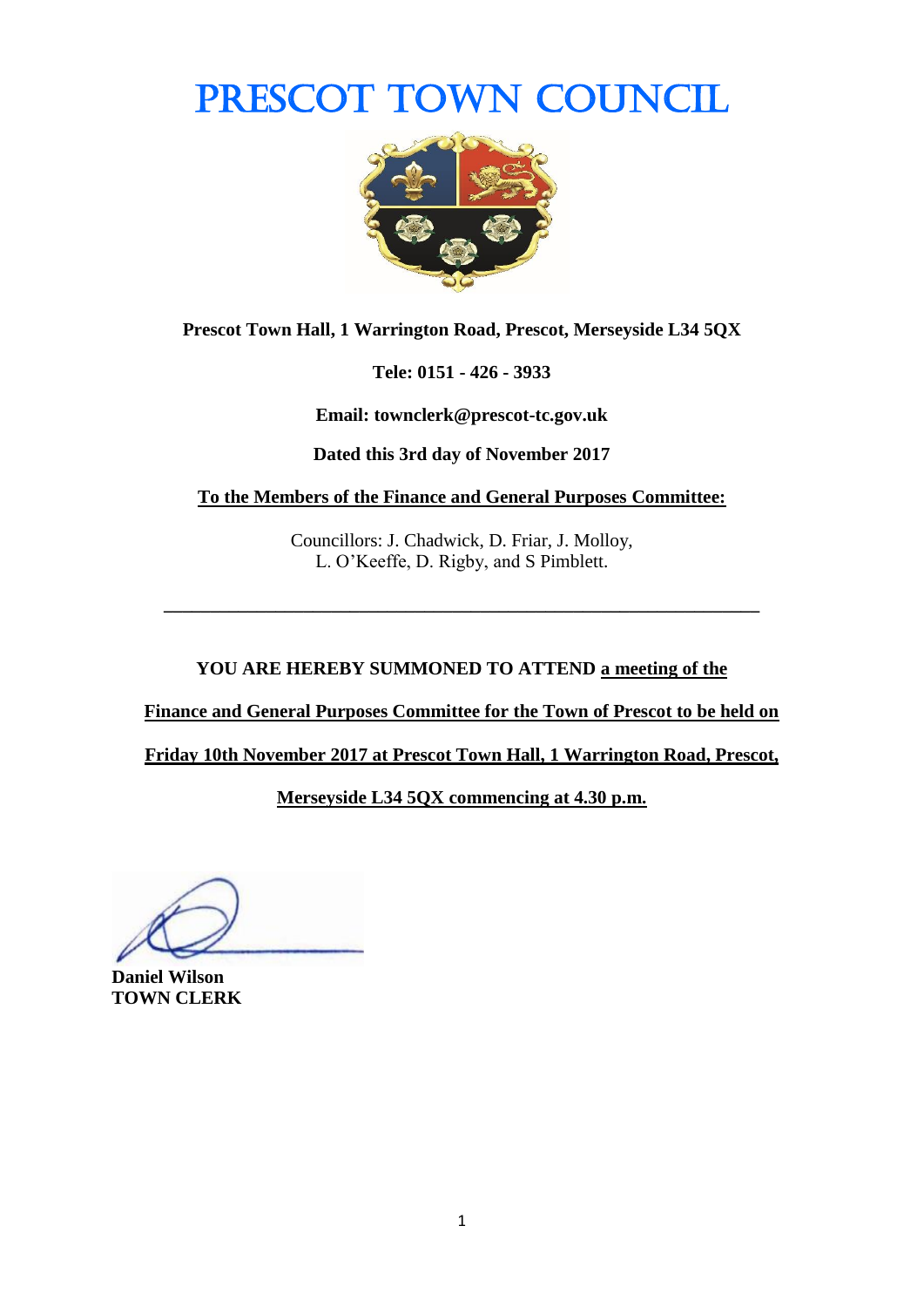# **A G E N D A**

# **1. TO RECEIVE APOLOGIES** Verbal

To receive apologies for absence from committee members

### **2. DECLARATIONS OF INTEREST** Verbal

In accordance with Standing Order 4 G.ii members are invited to indicate any interests they may have in relation to items on the agenda for the meeting.

### **3. MINUTES OF PREVIOUS COMMITTEE MEETING** (Pages 4-6)

To **APPROVE AND SIGN** the Minutes of the Finance and General Purposes Committee Meeting held on 13<sup>th</sup> October 2017.

# **4. PLANNING APPLICATIONS** (Page 7)

Members are asked to **CONSIDER** any planning applications received and **AGREE** to make comment on those they feel require a response. Any notifications received from KMBC following the release of the agenda but prior to the meeting will be made available for consideration at the meeting.

#### **5. PLANNING DECISIONS** (Page 8)

Members are asked to **NOTE** the planning decisions received. Any notifications received from KMBC following the release of the agenda but prior to the meeting will be made available for consideration at the meeting.

#### **6. TOWN HALL KITCHEN ENHANCEMENTS** (Pages 9-11)

Members are asked to **CONSIDER** the report, and **APPROVE** the recommendations contained within.

#### **7. CARR LANE TREE REPLACEMENT PROJECT** (Pages 12-17)

2

Members are asked to **CONSIDER** the report, and **APPROVE** the recommendations contained within.